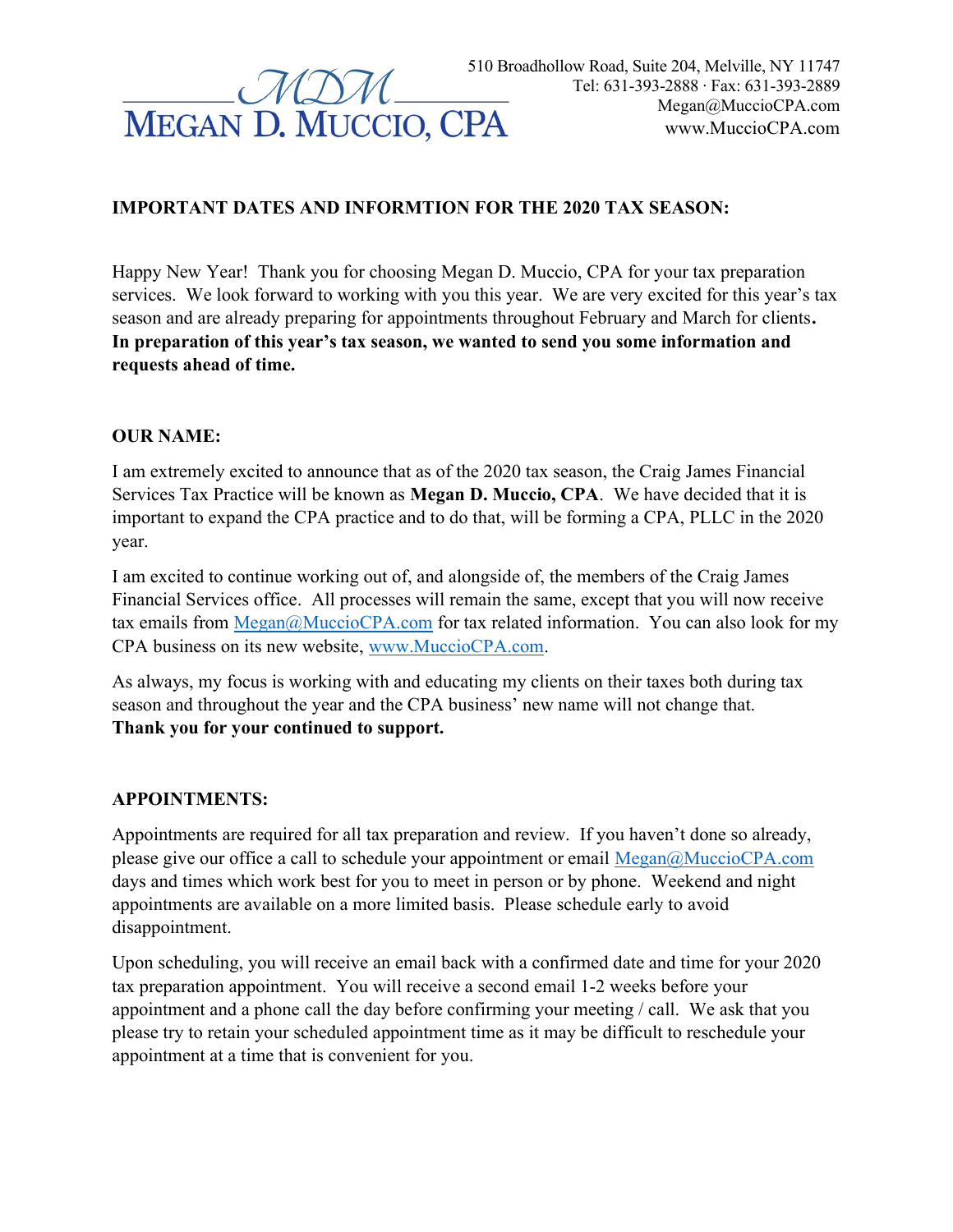## ENGAGEMENT LETTER AND ORGANIZER INFORMATION:

With your confirmation email, you will receive both an **Engagement Letter** and a **Tax** Organizer. Please sign, complete the tax organizer, and return all documents to our office with your tax forms by 2 weeks prior to your appointment.

For current clients, please review the prepopulated organizer and make any necessary changes to your personal information. If the information is all correct, please check the box on the organizer stating, "The information above is accurate". The "Additional Questions" section must be completed for each tax year, even if the answers remain the same.

## TIMELY SUBMISSION OF DOCUMENTS:

Starting the 2020 tax season, we are now requiring documents be provided to our office 2 weeks prior to your scheduled appointment. Documents can be mailed, emailed or dropped off in our office. This will allow us to prepare a draft of your return and send a follow-up email with missing documents and / or follow-up questions. We understand that a few items may still be outstanding and we will finalize your return after those documents come in, or during your scheduled meeting.

### MISSING DOCUMENTS:

Even if you have a few missing items, we encourage you to send / bring in what you have so we can begin preparing your return. Understandably, some documentation may be missing initially, however you may send those in once received. Please provide us with the following supporting documentation:

- o All tax documents, as detailed on page 2 of your tax organizer
- o Listing of estimated payments that you made during the year
- o Any notices received from the IRS or other taxing authorities

# TAX PREPARATION COMPLETION:

Unless otherwise discussed, your tax return will be completed during your in-office meeting. Upon completion, please take the time to review your tax return, either with Megan, or on your own. If you are satisfied with your return, the following is required:

- $\circ$  You, and your spouse if applicable, are responsible for signing the E-File Authorization form
- $\circ$  If a balance is due, decide if you would like to pay it by check or as an automatic withdrawal from your account on a date of your choosing
- o If a refund is to be received, decide if you would like to receive it by check or as an automatic deposit into your account
- o For automatic withdrawal / deposit, a voided check will be required
- o For payment of a balance due by check, vouchers will be provided